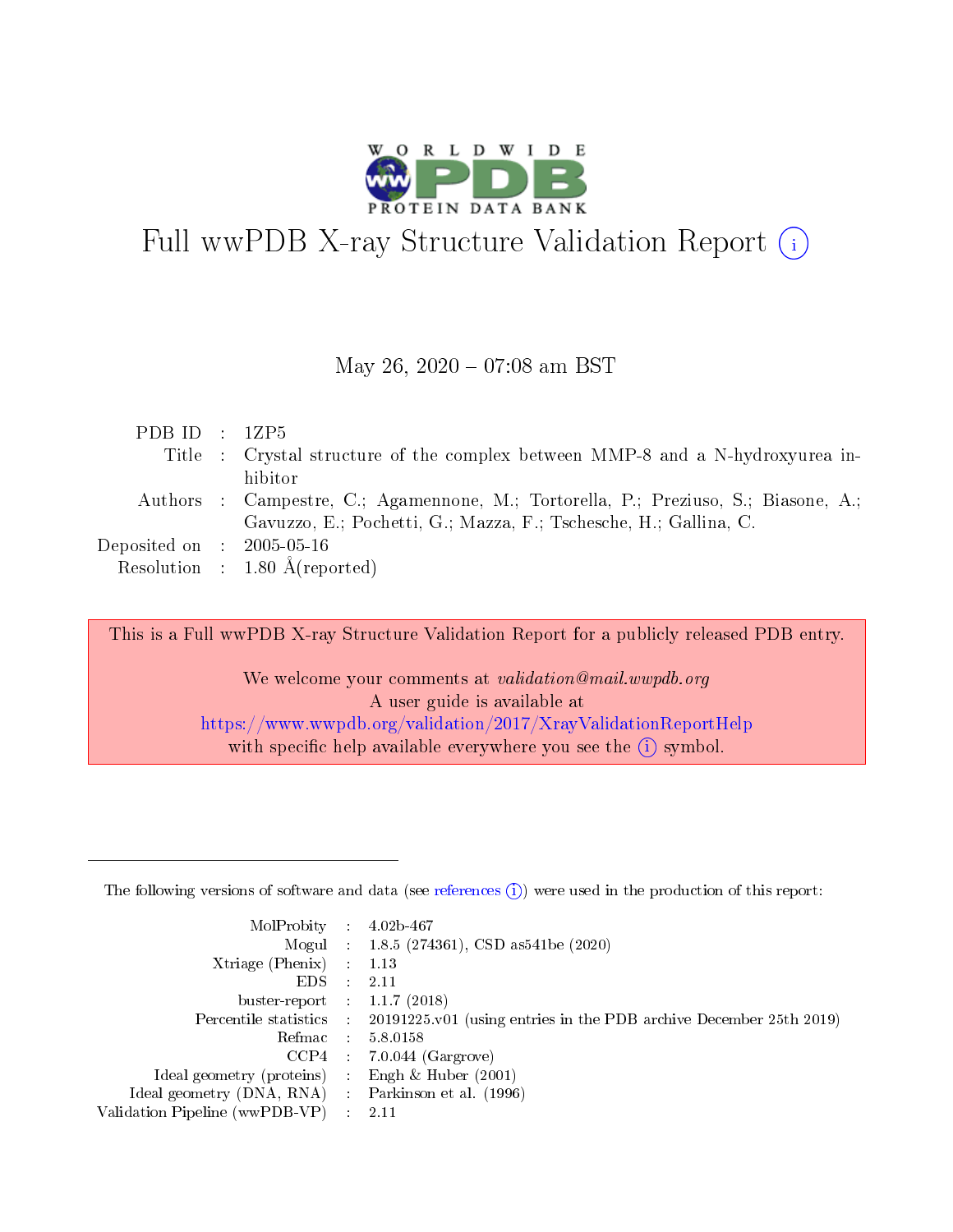# 1 [O](https://www.wwpdb.org/validation/2017/XrayValidationReportHelp#overall_quality)verall quality at a glance  $(i)$

The following experimental techniques were used to determine the structure: X-RAY DIFFRACTION

The reported resolution of this entry is 1.80 Å.

Percentile scores (ranging between 0-100) for global validation metrics of the entry are shown in the following graphic. The table shows the number of entries on which the scores are based.



| Metric                | Whole archive        | Similar resolution                                                        |
|-----------------------|----------------------|---------------------------------------------------------------------------|
|                       | $(\#\text{Entries})$ | $(\#\text{Entries},\,\text{resolution}\,\,\text{range}(\textup{\AA})\, )$ |
| $R_{free}$            | 130704               | $5950(1.80-1.80)$                                                         |
| Clashscore            | 141614               | $6793(1.80-1.80)$                                                         |
| Ramachandran outliers | 138981               | 6697 $(1.80-1.80)$                                                        |
| Sidechain outliers    | 138945               | 6696 (1.80-1.80)                                                          |
| RSRZ outliers         | 127900               | $5850(1.80-1.80)$                                                         |

The table below summarises the geometric issues observed across the polymeric chains and their fit to the electron density. The red, orange, yellow and green segments on the lower bar indicate the fraction of residues that contain outliers for  $>=3, 2, 1$  and 0 types of geometric quality criteria respectively. A grey segment represents the fraction of residues that are not modelled. The numeric value for each fraction is indicated below the corresponding segment, with a dot representing fractions  $\epsilon=5\%$  The upper red bar (where present) indicates the fraction of residues that have poor fit to the electron density. The numeric value is given above the bar.

| Mol       | $\Delta$ hain | Length  |     | Quality of chain |  |     |    |  |  |
|-----------|---------------|---------|-----|------------------|--|-----|----|--|--|
|           |               |         | 14% |                  |  |     |    |  |  |
| <u>д.</u> | . .           | $163\,$ |     | 52%              |  | 42% | 6% |  |  |

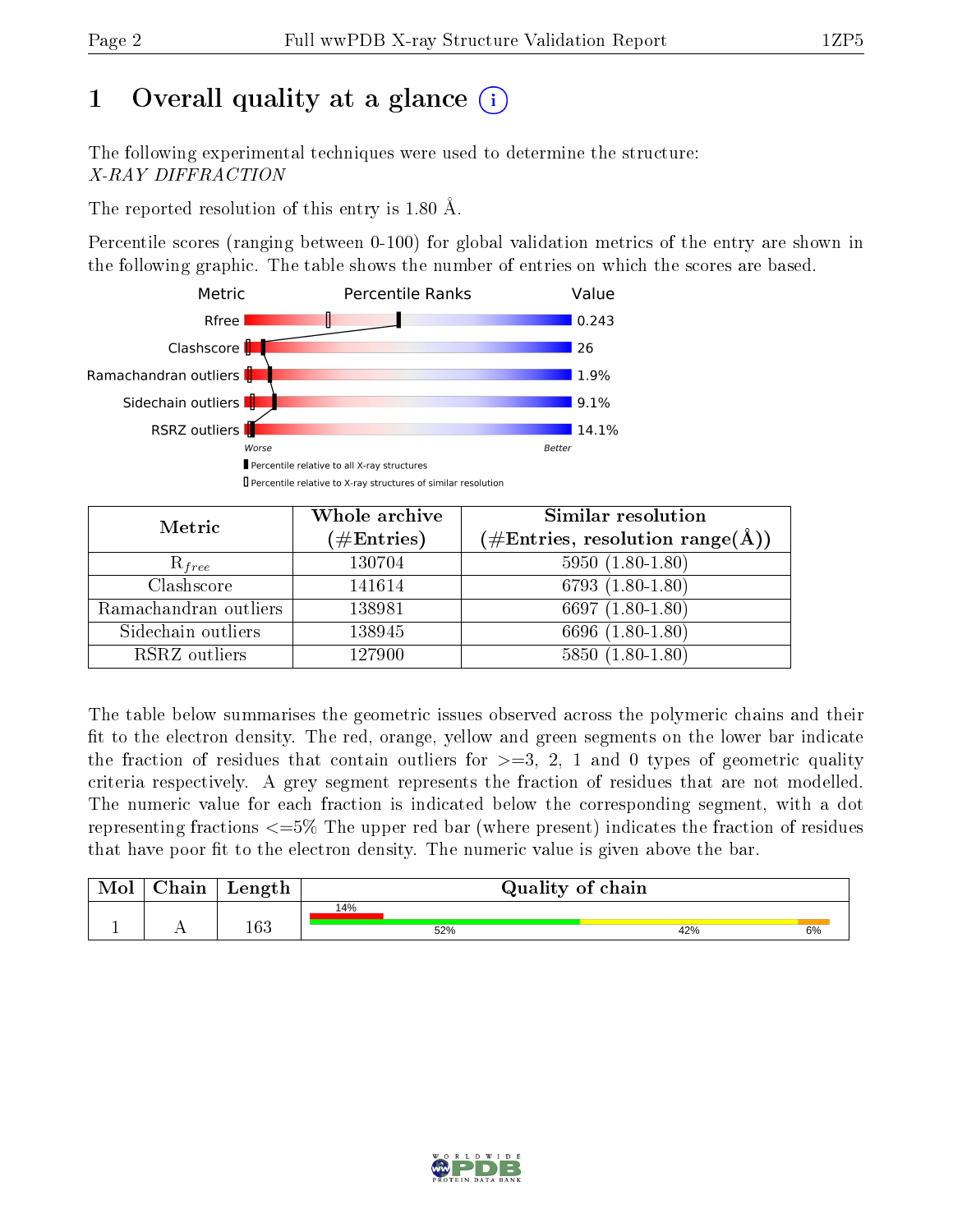# 2 Entry composition  $\left( \cdot \right)$

There are 5 unique types of molecules in this entry. The entry contains 1435 atoms, of which 0 are hydrogens and 0 are deuteriums.

In the tables below, the ZeroOcc column contains the number of atoms modelled with zero occupancy, the AltConf column contains the number of residues with at least one atom in alternate conformation and the Trace column contains the number of residues modelled with at most 2 atoms.

Molecule 1 is a protein called Neutrophil collagenase.

| Mol | $\Delta$ hain | Residues | Atoms        |      |     | ZeroOcc   AltConf   Trace |  |  |  |
|-----|---------------|----------|--------------|------|-----|---------------------------|--|--|--|
|     |               | 163      | Tota<br>1283 | 810- | 219 | 252                       |  |  |  |

Molecule 2 is CALCIUM ION (three-letter code: CA) (formula: Ca).

|  | $Mol$   Chain   Residues | Atoms    | $ZeroOcc \   \$ AltConf |
|--|--------------------------|----------|-------------------------|
|  |                          | Total Ca |                         |

• Molecule 3 is ZINC ION (three-letter code: ZN) (formula: Zn).

| Mol | $\vert$ Chain $\vert$ Residues $\vert$ | Atoms | $ZeroOcc$   AltConf |  |
|-----|----------------------------------------|-------|---------------------|--|
|     |                                        | Total |                     |  |

 $\bullet$  Molecule 4 is N-{2-[(4'-CYANO-1,1'-BIPHENYL-4-YL)OXY]ETHYL}-N'-HYDROXY-N-METHYLUREA (three-letter code: 2NI) (formula:  $C_{17}H_{17}N_3O_3$ ).

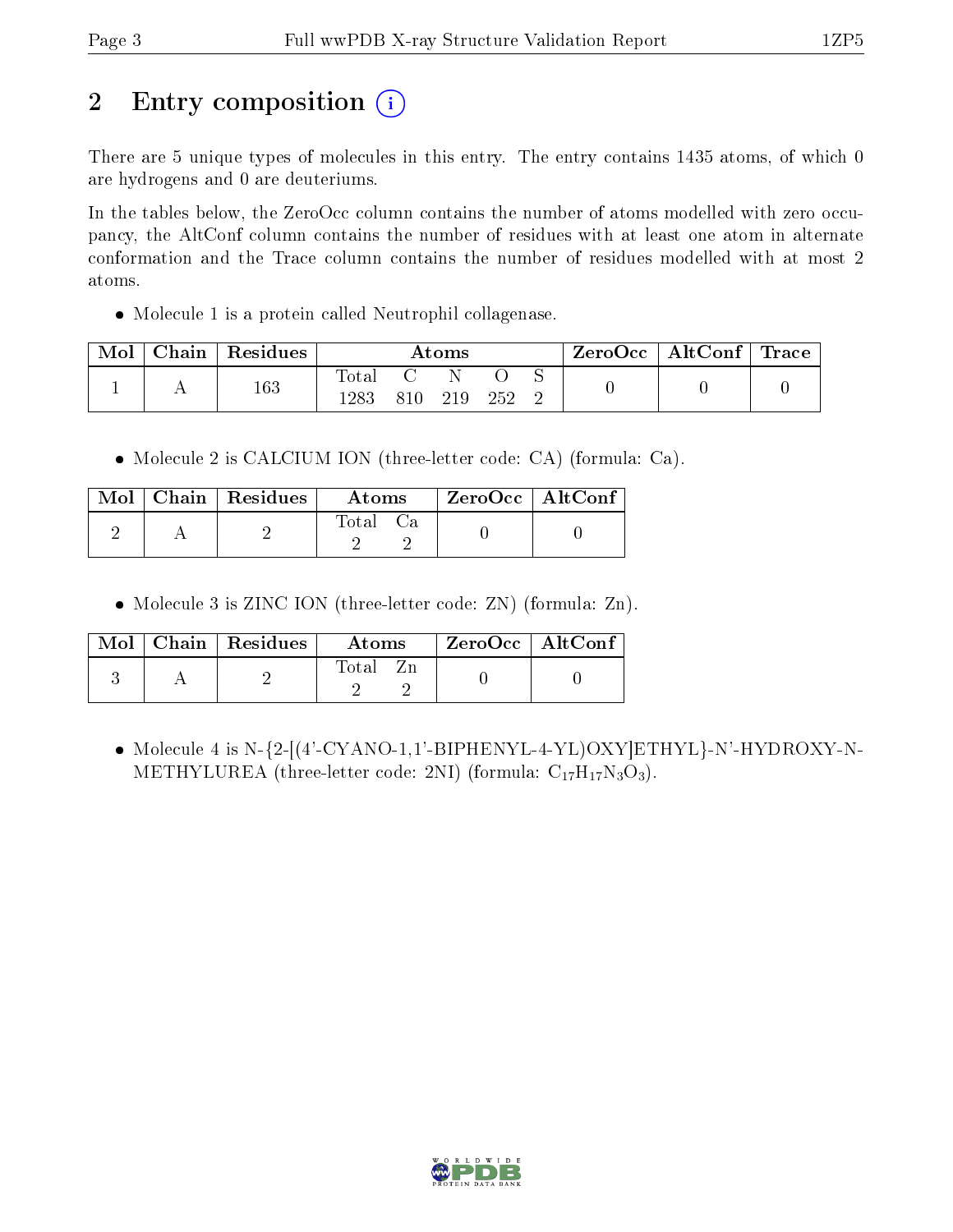

|  | $_{\shortmid}$ Mol $\mid$ Chain $\mid$ Residues $^{\shortmid}$ | Atoms     |           |  | $\mid$ ZeroOcc $\mid$ AltConf $\mid$ |  |
|--|----------------------------------------------------------------|-----------|-----------|--|--------------------------------------|--|
|  |                                                                | Total C N |           |  |                                      |  |
|  |                                                                |           | $-17 - 3$ |  |                                      |  |

 $\bullet\,$  Molecule 5 is water.

| Mol | $ $ Chain $ $ Residues | Atoms                | ZeroOcc   AltConf |  |
|-----|------------------------|----------------------|-------------------|--|
|     | 125                    | Total<br>125<br>1 ດະ |                   |  |

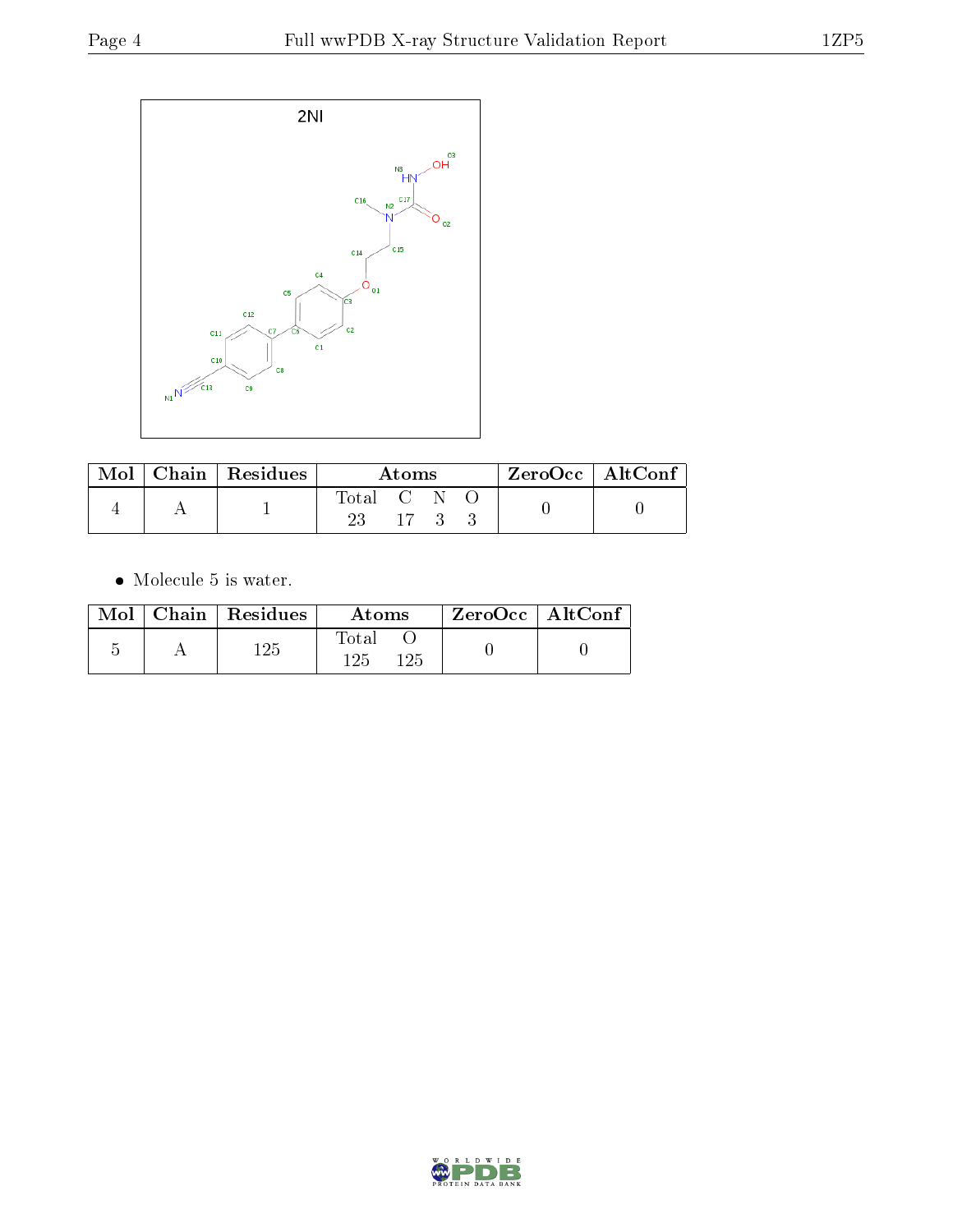# 3 Residue-property plots  $(i)$

These plots are drawn for all protein, RNA and DNA chains in the entry. The first graphic for a chain summarises the proportions of the various outlier classes displayed in the second graphic. The second graphic shows the sequence view annotated by issues in geometry and electron density. Residues are color-coded according to the number of geometric quality criteria for which they contain at least one outlier: green  $= 0$ , yellow  $= 1$ , orange  $= 2$  and red  $= 3$  or more. A red dot above a residue indicates a poor fit to the electron density (RSRZ  $> 2$ ). Stretches of 2 or more consecutive residues without any outlier are shown as a green connector. Residues present in the sample, but not in the model, are shown in grey.



• Molecule 1: Neutrophil collagenase

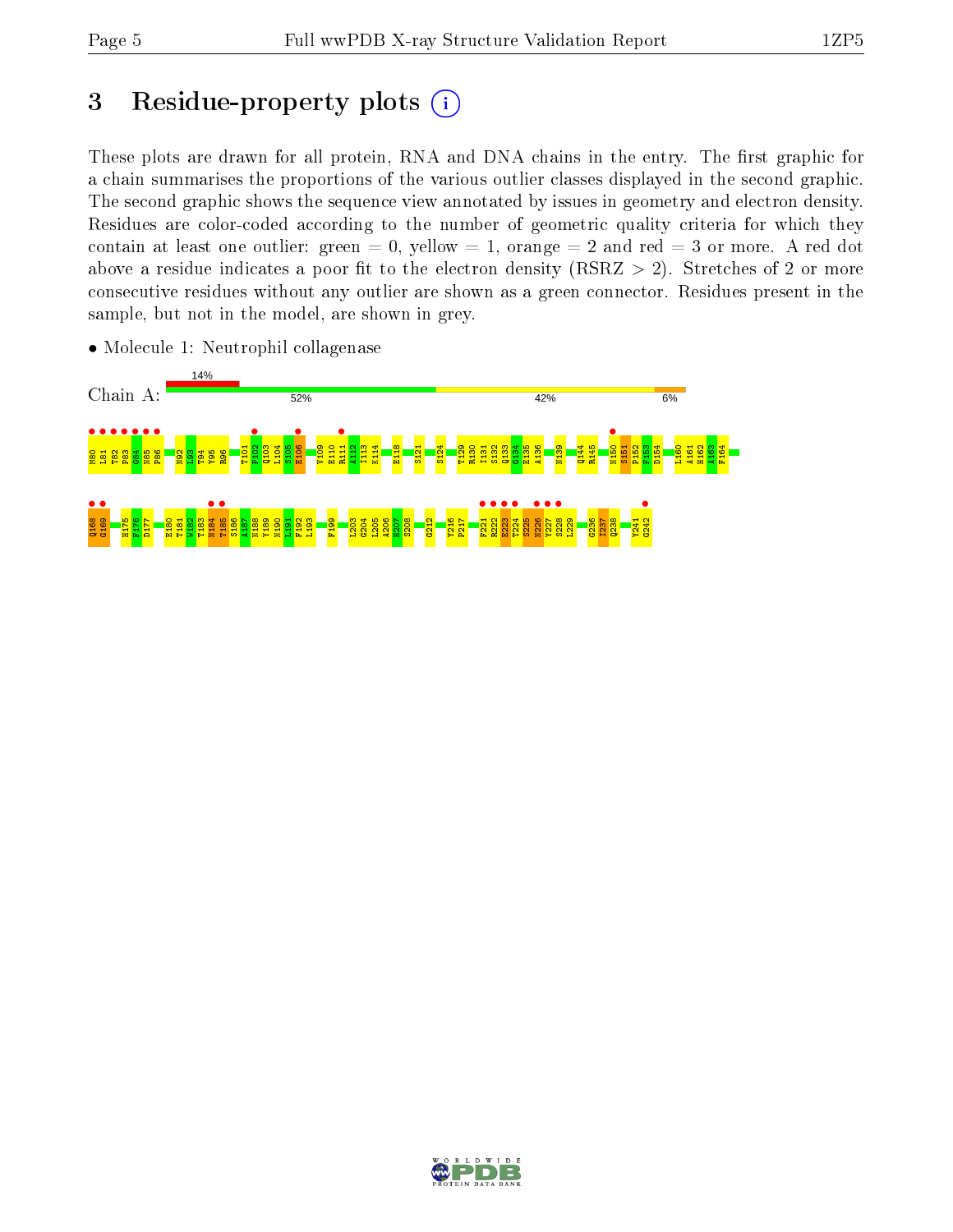# 4 Data and refinement statistics  $(i)$

| Property                                                             | Value                                            | Source     |
|----------------------------------------------------------------------|--------------------------------------------------|------------|
| Space group                                                          | P 21 21 21                                       | Depositor  |
| Cell constants                                                       | $32.39\text{\AA}$<br>52.67Å 67.33Å               | Depositor  |
| a, b, c, $\alpha$ , $\beta$ , $\gamma$                               | $90.00^{\circ}$ $90.00^{\circ}$<br>$90.00^\circ$ |            |
| Resolution $(A)$                                                     | 10.00<br>$-1.80$                                 | Depositor  |
|                                                                      | $23.34 - 1.80$                                   | <b>EDS</b> |
| % Data completeness                                                  | (Not available) $(10.00-1.80)$                   | Depositor  |
| (in resolution range)                                                | $97.9(23.34-1.80)$                               | <b>EDS</b> |
| $R_{merge}$                                                          | 0.07                                             | Depositor  |
| $\mathbf{R}_{sym}$                                                   | (Not available)                                  | Depositor  |
| $\sqrt{I/\sigma}(I) > 1$                                             | $\overline{2.76}$ (at $1.80\text{\AA})$          | Xtriage    |
| Refinement program                                                   | $CNS$ 1.0                                        | Depositor  |
| $R, R_{free}$                                                        | $0.216$ , $0.251$                                | Depositor  |
|                                                                      | $0.215$ ,<br>0.243                               | DCC        |
| $R_{free}$ test set                                                  | 1126 reflections $(10.30\%)$                     | wwPDB-VP   |
| Wilson B-factor $(A^2)$                                              | 18.3                                             | Xtriage    |
| Anisotropy                                                           | 0.581                                            | Xtriage    |
| Bulk solvent $k_{sol}(e/\mathring{A}^3)$ , $B_{sol}(\mathring{A}^2)$ | 0.44, 81.5                                       | <b>EDS</b> |
| L-test for twinning <sup>2</sup>                                     | $< L >$ = 0.47, $< L^2 >$ = 0.30                 | Xtriage    |
| Estimated twinning fraction                                          | No twinning to report.                           | Xtriage    |
| $F_o, F_c$ correlation                                               | 0.93                                             | <b>EDS</b> |
| Total number of atoms                                                | 1435                                             | wwPDB-VP   |
| Average B, all atoms $(A^2)$                                         | 24.0                                             | wwPDB-VP   |

Xtriage's analysis on translational NCS is as follows: The largest off-origin peak in the Patterson function is  $9.93\%$  of the height of the origin peak. No significant pseudotranslation is detected.

<sup>&</sup>lt;sup>2</sup>Theoretical values of  $\langle |L| \rangle$ ,  $\langle L^2 \rangle$  for acentric reflections are 0.5, 0.333 respectively for untwinned datasets, and 0.375, 0.2 for perfectly twinned datasets.



<span id="page-5-1"></span><span id="page-5-0"></span><sup>1</sup> Intensities estimated from amplitudes.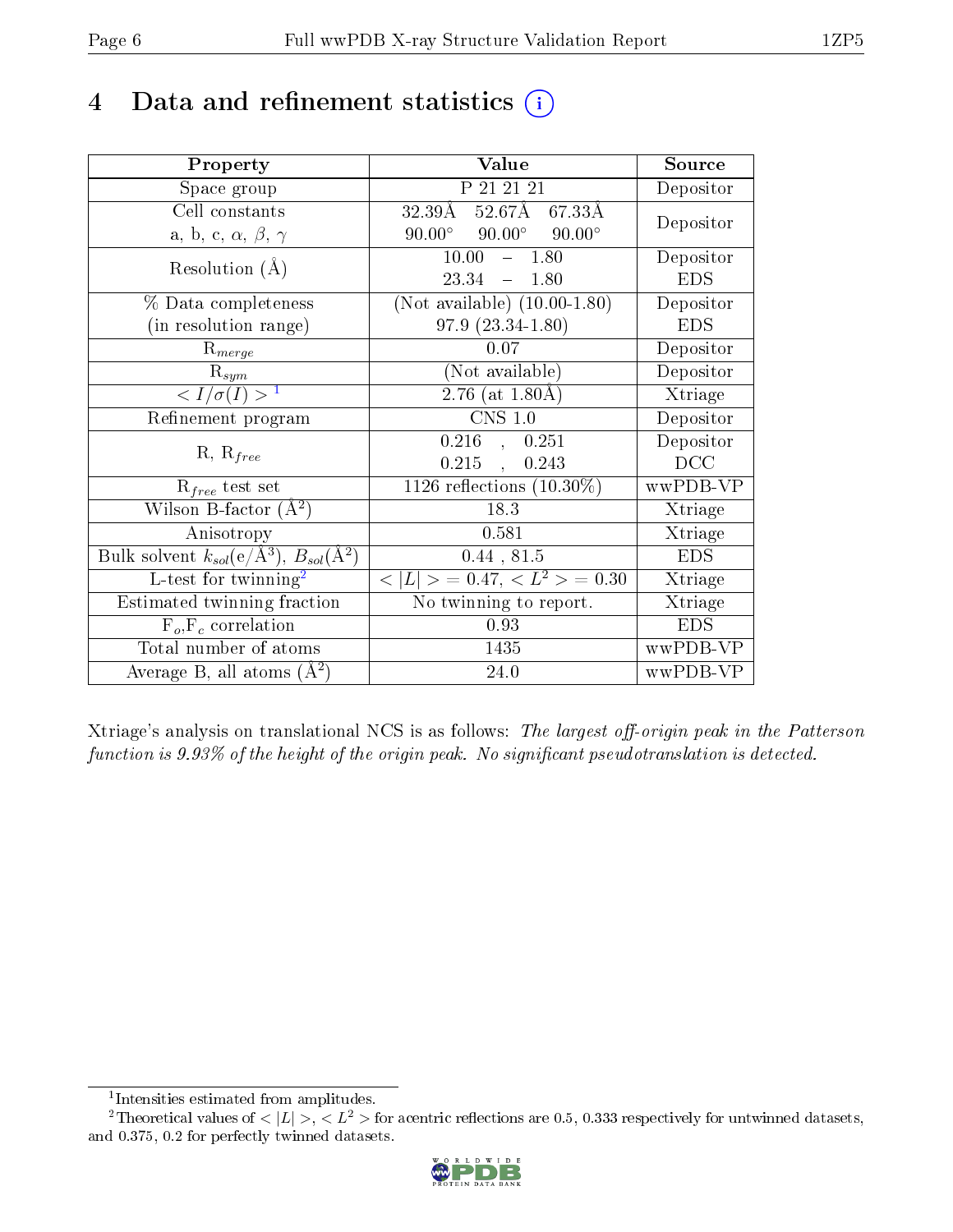# 5 Model quality  $(i)$

### 5.1 Standard geometry  $\overline{()}$

Bond lengths and bond angles in the following residue types are not validated in this section: ZN, CA, 2NI

The Z score for a bond length (or angle) is the number of standard deviations the observed value is removed from the expected value. A bond length (or angle) with  $|Z| > 5$  is considered an outlier worth inspection. RMSZ is the root-mean-square of all Z scores of the bond lengths (or angles).

| $Mol$   Chain | Bond lengths                            | Bond angles |                 |  |
|---------------|-----------------------------------------|-------------|-----------------|--|
|               | RMSZ $\mid \#  Z  > 5 \mid$ RMSZ $\mid$ |             | $\# Z  > 5$     |  |
|               | 0/1321                                  | 0.63        | $1/1800(0.1\%)$ |  |

There are no bond length outliers.

All (1) bond angle outliers are listed below:

|  |  |                              | $\mid$ Mol $\mid$ Chain $\mid$ Res $\mid$ Type $\mid$ Atoms $\mid$ Z $\mid$ Observed( <sup>o</sup> ) $\mid$ Ideal( <sup>o</sup> ) |                              |
|--|--|------------------------------|-----------------------------------------------------------------------------------------------------------------------------------|------------------------------|
|  |  | $151$   SER   N-CA-C   -6.95 | 92.23                                                                                                                             | $^{\circ}$ 111 00 $^{\circ}$ |

There are no chirality outliers.

There are no planarity outliers.

### $5.2$  Too-close contacts  $(i)$

In the following table, the Non-H and H(model) columns list the number of non-hydrogen atoms and hydrogen atoms in the chain respectively. The H(added) column lists the number of hydrogen atoms added and optimized by MolProbity. The Clashes column lists the number of clashes within the asymmetric unit, whereas Symm-Clashes lists symmetry related clashes.

|  |      | Mol   Chain   Non-H   H(model)   H(added) |      | $\mid$ Clashes $\mid$ Symm-Clashes |
|--|------|-------------------------------------------|------|------------------------------------|
|  | 1283 |                                           | 1180 |                                    |
|  |      |                                           |      |                                    |
|  |      |                                           |      |                                    |
|  | 23   |                                           |      |                                    |
|  | 125  |                                           |      |                                    |
|  | 1435 |                                           | 1196 |                                    |

The all-atom clashscore is defined as the number of clashes found per 1000 atoms (including hydrogen atoms). The all-atom clashscore for this structure is 26.

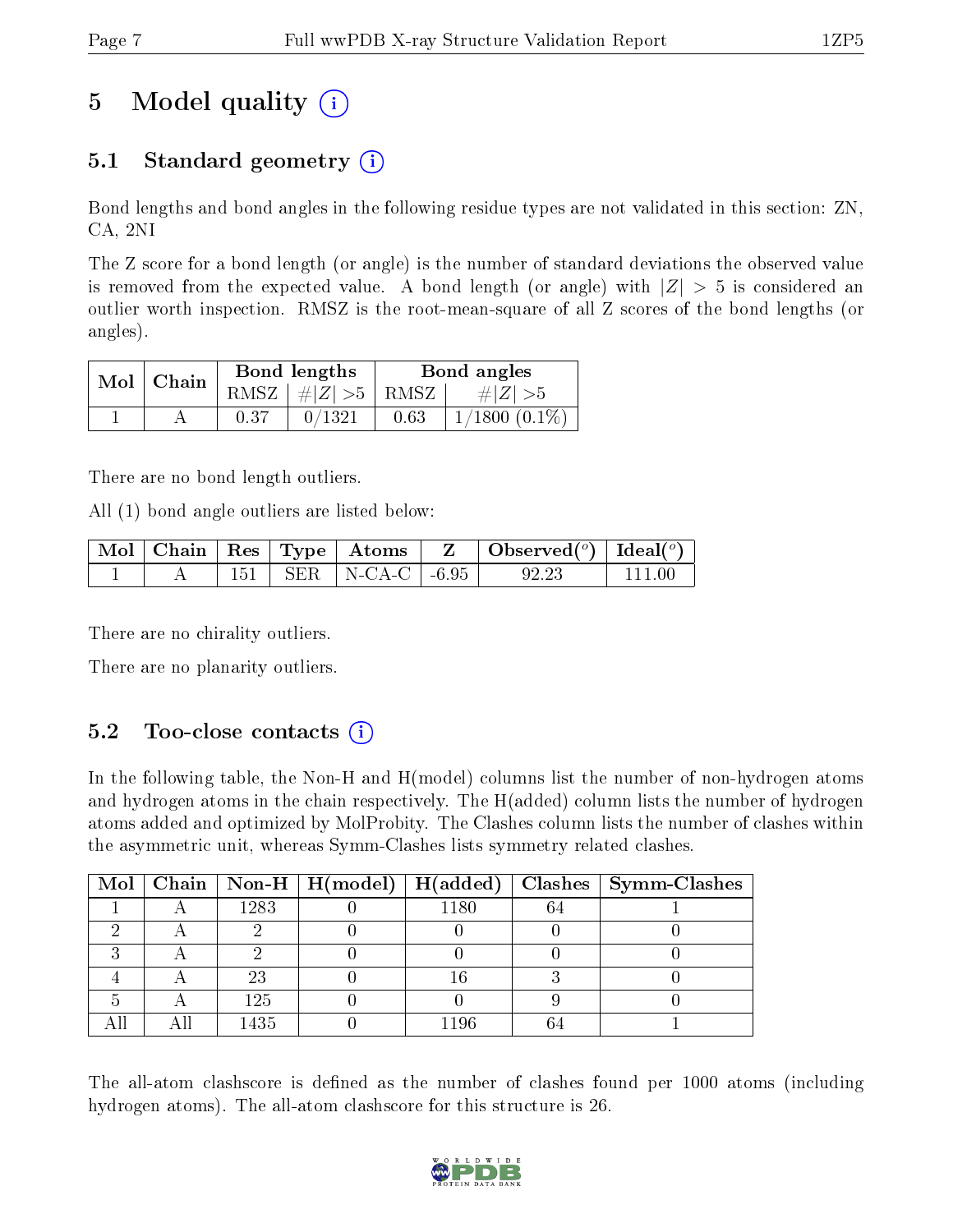|                              |                                    | Interatomic      | Clash         |
|------------------------------|------------------------------------|------------------|---------------|
| Atom-1                       | Atom-2                             | distance $(\AA)$ | overlap $(A)$ |
| 1:A:114:LYS:HZ1              | 1: A: 130: ARG: HD2                | 0.89             | 1.03          |
| 1: A: 114: LYS: NZ           | 1: A: 130: ARG: HD2                | 1.76             | 0.98          |
| 1: A:82:THR:HA               | 1:A:206:ALA:HB2                    | 1.45             | 0.96          |
| 1:A:114:LYS:HZ1              | 1:A:130:ARG:CD                     | 1.82             | 0.91          |
| 1:A:184:ASN:H                | 1:A:184:ASN:HD22                   | 0.97             | 0.91          |
| 1:A:124:SER:HB3              | 1:A:237:ILE:HD12                   | 1.59             | 0.85          |
| 1:A:184:ASN:ND2              | 1:A:184:ASN:H                      | 1.75             | 0.83          |
| 1: A: 184: ASN: N            | 1:A:184:ASN:HD22                   | 1.73             | 0.83          |
| 1:A:131:ILE:HD11             | 1:A:136:ALA:HB2                    | 1.66             | 0.77          |
| 1: A: 186: SER: HA           | 1: A:221:PHE:CE1                   | 2.28             | 0.68          |
| 1: A:80:MET:HA               | 5: A:1005: HOH:O                   | 1.96             | 0.65          |
| 1: A:224:THR:HA              | 1: A: 227: TYR: HB2                | 1.78             | 0.65          |
| 1: A:85: ASN:HA              | 5: A: 1016: HOH:O                  | 1.98             | 0.63          |
| 1: A: 223: GLU:O             | 1:A:227:TYR:HB2                    | 2.01             | 0.61          |
| 1: A:212: GLY:HA2            | 1:A:222:ARG:HH21                   | 1.65             | 0.60          |
| 1: A:237: ILE: O             | 1:A:237:ILE:HD13                   | 2.01             | 0.59          |
| 1:A:217:PRO:O                | 4:A:1000:2NI:H1                    | 2.02             | 0.59          |
| 1:A:238:GLN:OE1              | 1: A:242: GLY: OXT                 | 2.20             | 0.59          |
| 1:A:184:ASN:HA               | 5:A:1091:HOH:O                     | 2.02             | 0.58          |
| 1: A:82:THR:CA               | 1:A:206:ALA:HB2                    | 2.28             | 0.57          |
| 1:A:222:ARG:HG3              | 5:A:1105:HOH:O                     | 2.05             | 0.57          |
| 1: A:238: GLN:CD             | 1: A:242: GLY: OXT                 | 2.46             | 0.54          |
| 1:A:193:LEU:HD11             | 1:A:222:ARG:H                      | 1.74             | 0.53          |
| 1: A:95:TYR:CZ               | 1:A:130:ARG:HB2                    | 2.46             | 0.51          |
| 1:A:124:SER:CB               | 1:A:237:ILE:HD12                   | 2.37             | 0.50          |
| 1: A:118: GLU:HA             | 1: A: 121: SER: OG                 | 2.13             | 0.49          |
| 1:A:199:PHE:O                | 1:A:203:LEU:HG                     | 2.13             | 0.49          |
| 1:A:237:ILE:HD13             | 1: A:241:TYR:HD2                   | 1.78             | 0.49          |
| 1:A:103:GLN:OE1              | $1:A:181: \overline{\text{THR:H}}$ | 2.13             | 0.48          |
| 1:A:177:ASP:HB3              | 1: A:180: GLU: HG2                 | 1.94             | 0.48          |
| $1: A:110: \overline{GLU:O}$ | 1: A:114: LYS: HG3                 | 2.13             | 0.48          |
| 1:A:151:SER:O                | 1:A:162:HIS:HE1                    | 1.96             | 0.48          |
| 1:A:131:ILE:CD1              | 1: A: 136: ALA: HB2                | 2.38             | 0.48          |
| 1:A:81:LEU:HD23              | 5:A:1100:HOH:O                     | 2.12             | 0.47          |
| 1: A: 154: ASP: OD1          | 1:A:154:ASP:N                      | 2.47             | 0.47          |
| 1: A:85: ASN: N              | 1: A:86: PRO:CD                    | 2.78             | 0.47          |
| 1:A:228:SER:HB2              | 5:A:1065:HOH:O                     | 2.14             | 0.47          |
| 1:A:109:VAL:O                | 1:A:113:ILE:HG12                   | 2.14             | 0.47          |
| 1:A:188:ASN:HA               | 1: A: 189: TYR: HA                 | 1.67             | 0.46          |
| 1:A:104:LEU:HD21             | 1:A:183:THR:HA                     | 1.98             | 0.46          |

All (64) close contacts within the same asymmetric unit are listed below, sorted by their clash magnitude.

Continued on next page...

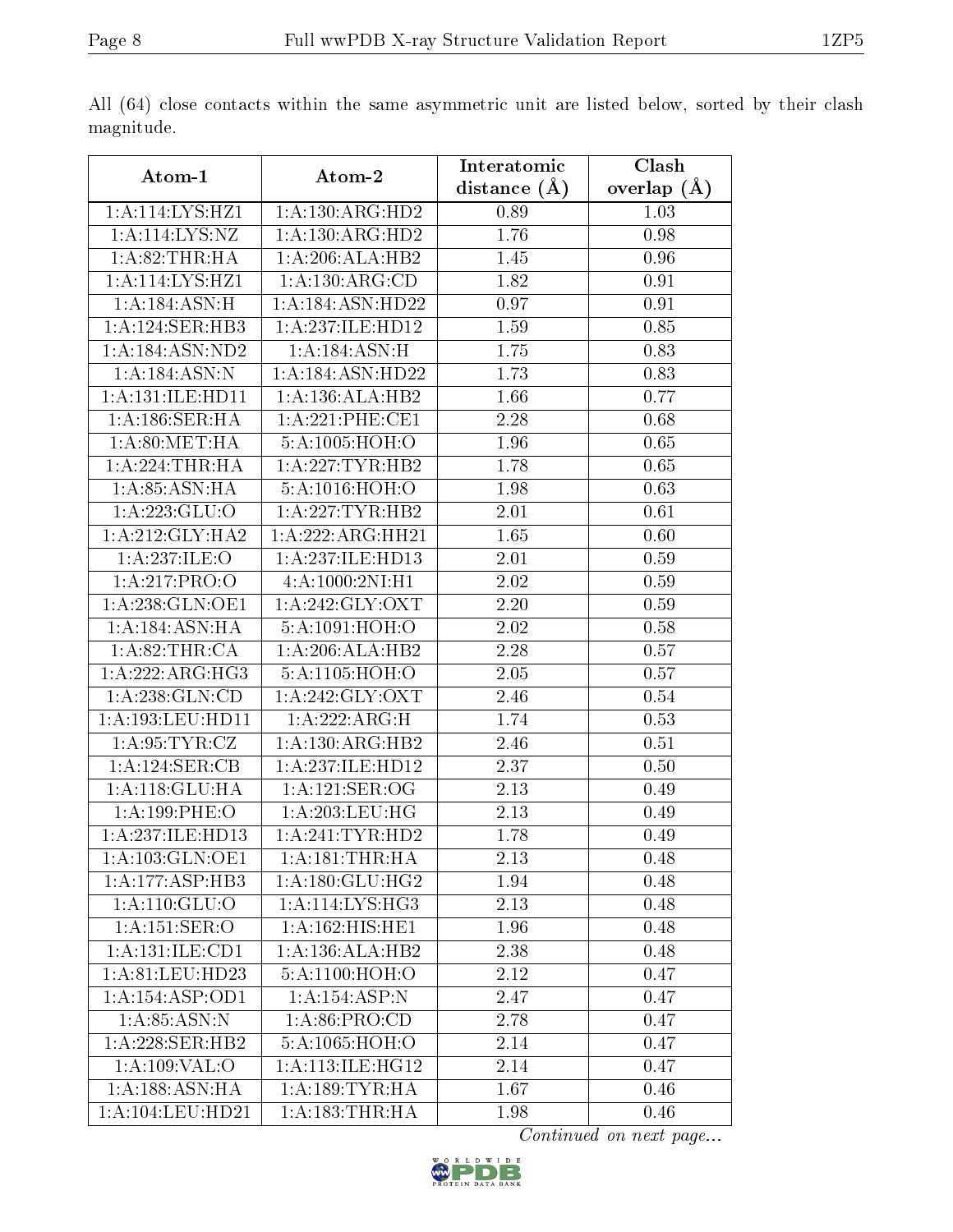|                     |                              | Interatomic    | Clash         |
|---------------------|------------------------------|----------------|---------------|
| Atom-1              | Atom-2                       | distance $(A)$ | overlap $(A)$ |
| 1:A:94:THR:HA       | 1:A:129:THR:O                | 2.15           | 0.45          |
| 1: A:160:LEU:HB2    | 4:A:1000:2NI:C4              | 2.47           | 0.45          |
| 1: A: 132: SER: C   | 1: A: 133: GLN: HG2          | 2.37           | 0.44          |
| 1:A:224:THR:CA      | 1:A:227:TYR:HB2              | 2.47           | 0.44          |
| 1:A:222:ARG:HD2     | 5: A:1032: HOH:O             | 2.18           | 0.43          |
| 1:A:221:PHE:CE1     | 1:A:224:THR:HG23             | 2.53           | 0.43          |
| 1:A:161:ALA:HB1     | 1: A: 175: HIS: O            | 2.19           | 0.43          |
| 1: A:96: ARG:HG3    | 1: A: 131: ILE: HG13         | 2.01           | 0.43          |
| 1:A:151:SER:HB3     | $1:A:162:\overline{HIS:CE1}$ | 2.53           | 0.42          |
| 1:A:208:SER:O       | 1:A:217:PRO:HD3              | 2.20           | 0.42          |
| 1:A:150:ASN:C       | 1:A:152:PRO:HD3              | 2.39           | 0.42          |
| 1:A:205:LEU:HD21    | 1: A:236: GLY: C             | 2.40           | 0.42          |
| 1: A: 168: GLN: NE2 | 1:A:169:GLY:N                | 2.68           | 0.42          |
| 1:A:82:THR:HB       | 1: A:204: GLY:O              | 2.20           | 0.42          |
| 1: A:228: SER:O     | 1: A:229:LEU:C               | 2.58           | 0.41          |
| 1: A:160:LEU:HB2    | 4:A:1000:2NI:H4              | 2.02           | 0.41          |
| 1:A:150:ASN:C       | 1:A:152:PRO:CD               | 2.89           | 0.41          |
| 1: A: 190: ASN: OD1 | 1: A:192:PHE:HB3             | 2.21           | 0.41          |
| 1:A:225:SER:OG      | 1:A:226:ASN:N                | 2.52           | 0.41          |
| $1:$ A:139:ASN:ND2  | 5: A:1093:HOH:O              | 2.53           | 0.41          |
| 1: A:216:TYR:CD1    | 1:A:217:PRO:HD2              | 2.56           | 0.41          |
| 1:A:83:PRO:HA       | 5: A:1077:HOH:O              | 2.21           | 0.40          |
| 1: A:164:PHE:CD1    | 1:A:164:PHE:N                | 2.89           | 0.40          |
| 1: A: 106: GLU:O    | 1:A:110:GLU:HB2              | 2.22           | 0.40          |

Continued from previous page...

All (1) symmetry-related close contacts are listed below. The label for Atom-2 includes the symmetry operator and encoded unit-cell translations to be applied.

| Atom-2          |                                      | Interatomic    | Clash       |
|-----------------|--------------------------------------|----------------|-------------|
| Atom-1          |                                      | distance $(A)$ | overlap (A) |
| 1:A:150:ASN:OD1 | $1:\!A:\!185:\!THR:\!OG1[3]$<br>5551 | വ ച            | D.O8        |

### 5.3 Torsion angles  $(i)$

#### 5.3.1 Protein backbone (i)

In the following table, the Percentiles column shows the percent Ramachandran outliers of the chain as a percentile score with respect to all X-ray entries followed by that with respect to entries of similar resolution.

The Analysed column shows the number of residues for which the backbone conformation was

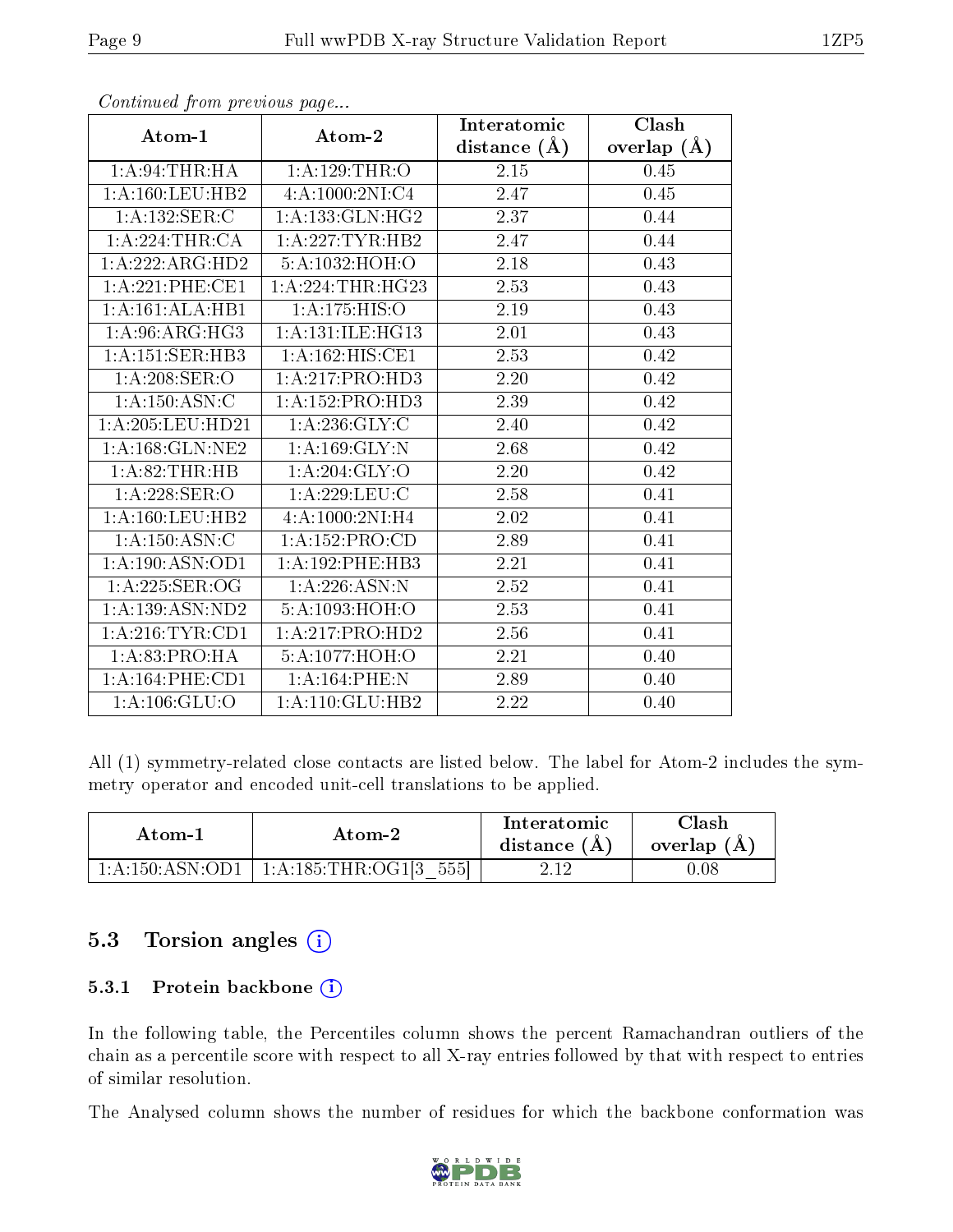analysed, and the total number of residues.

| Mol   Chain | Analysed                                           |  | Favoured   Allowed   Outliers   Percentiles                |
|-------------|----------------------------------------------------|--|------------------------------------------------------------|
|             | $161/163$ (99\%)   148 (92\%)   10 (6\%)   3 (2\%) |  | $\begin{array}{ c c c }\hline 8 & 1 \\ \hline \end{array}$ |

All (3) Ramachandran outliers are listed below:

| Mol | Chain | Res | Type |
|-----|-------|-----|------|
|     |       | 223 | GL L |
|     |       | 225 | SER  |
|     |       | 169 | EL N |

#### 5.3.2 Protein sidechains  $(i)$

In the following table, the Percentiles column shows the percent sidechain outliers of the chain as a percentile score with respect to all X-ray entries followed by that with respect to entries of similar resolution.

The Analysed column shows the number of residues for which the sidechain conformation was analysed, and the total number of residues.

| Mol   Chain | Analysed         |             |           | Rotameric   Outliers   Percentiles |  |
|-------------|------------------|-------------|-----------|------------------------------------|--|
|             | $132/132(100\%)$ | $120(91\%)$ | $12(9\%)$ | $\boxed{9}$ $\boxed{2}$            |  |

All (12) residues with a non-rotameric sidechain are listed below:

| Mol          | Chain | Res | <b>Type</b>       |
|--------------|-------|-----|-------------------|
| 1            | А     | 92  | <b>ASN</b>        |
| 1            | А     | 101 | THR               |
| 1            | А     | 106 | GLU               |
| 1            | А     | 111 | $\rm{ARG}$        |
| $\mathbf{1}$ | A     | 135 | GLU               |
| 1            | А     | 144 | <b>GLN</b>        |
| $\mathbf{1}$ | А     | 145 | $\rm{ARG}$        |
| 1            | А     | 168 | <b>GLN</b>        |
| 1            | А     | 184 | $\overline{A}$ SN |
| 1            | А     | 185 | THR.              |
| 1            | А     | 226 | <b>ASN</b>        |
|              | А     | 237 | ILE               |

Some sidechains can be flipped to improve hydrogen bonding and reduce clashes. All (5) such sidechains are listed below:

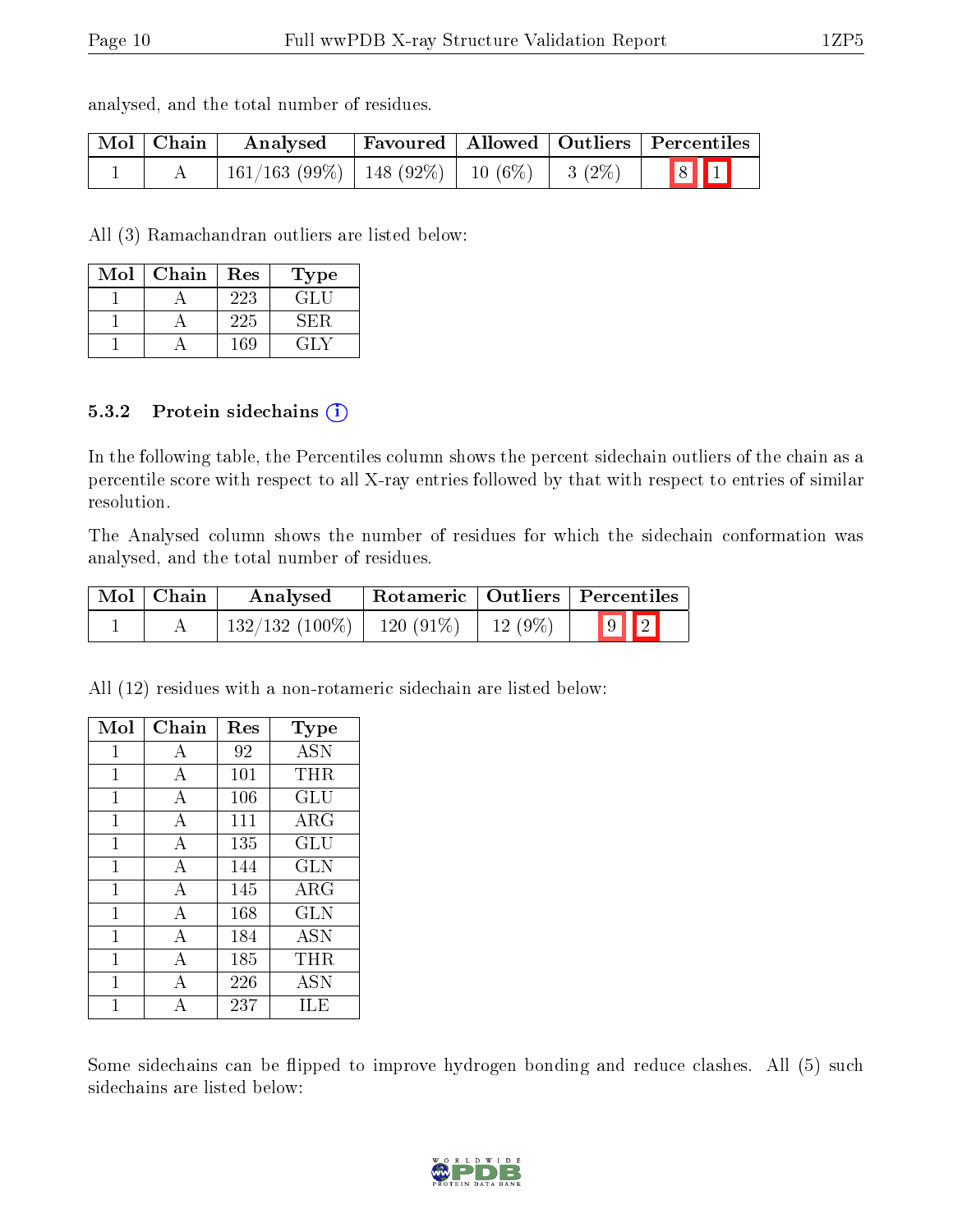| Mol | Chain | Res | <b>Type</b>      |
|-----|-------|-----|------------------|
|     |       | 92  | $\overline{ASN}$ |
|     |       | 144 | GLN              |
|     |       | 168 | <b>GLN</b>       |
|     |       | 184 | <b>ASN</b>       |
|     |       | 226 | <b>ASN</b>       |

#### $5.3.3$  RNA  $(i)$

There are no RNA molecules in this entry.

#### 5.4 Non-standard residues in protein, DNA, RNA chains (i)

There are no non-standard protein/DNA/RNA residues in this entry.

#### 5.5 Carbohydrates (i)

There are no carbohydrates in this entry.

#### 5.6 Ligand geometry  $(i)$

Of 5 ligands modelled in this entry, 4 are monoatomic - leaving 1 for Mogul analysis.

In the following table, the Counts columns list the number of bonds (or angles) for which Mogul statistics could be retrieved, the number of bonds (or angles) that are observed in the model and the number of bonds (or angles) that are defined in the Chemical Component Dictionary. The Link column lists molecule types, if any, to which the group is linked. The Z score for a bond length (or angle) is the number of standard deviations the observed value is removed from the expected value. A bond length (or angle) with  $|Z| > 2$  is considered an outlier worth inspection. RMSZ is the root-mean-square of all Z scores of the bond lengths (or angles).

| Mol<br>Type |           | Chain | $\operatorname{Res}$ | ${\rm Link}$ | Bond lengths |         | Bond angles |          |           |                |
|-------------|-----------|-------|----------------------|--------------|--------------|---------|-------------|----------|-----------|----------------|
|             |           |       | Counts               |              | RMSZ         | $\ H\ $ | Counts      | RMSZ     | $\pm  Z $ |                |
|             | $2\rm{N}$ |       | 1000                 |              | 23, 24, 24   | 2.63    | 15(65%)     | 28,31,31 | 1.52      | 3 <br>$10\%$ ) |

In the following table, the Chirals column lists the number of chiral outliers, the number of chiral centers analysed, the number of these observed in the model and the number defined in the Chemical Component Dictionary. Similar counts are reported in the Torsion and Rings columns. '-' means no outliers of that kind were identified.

|  |      | Mol   Type   Chain   $Res$   Link   Chirals | <b>Torsions</b>          | Rings |
|--|------|---------------------------------------------|--------------------------|-------|
|  | 1000 | <b>Contract Contract Contract</b>           | $6/16/18/18$   $0/2/2/2$ |       |

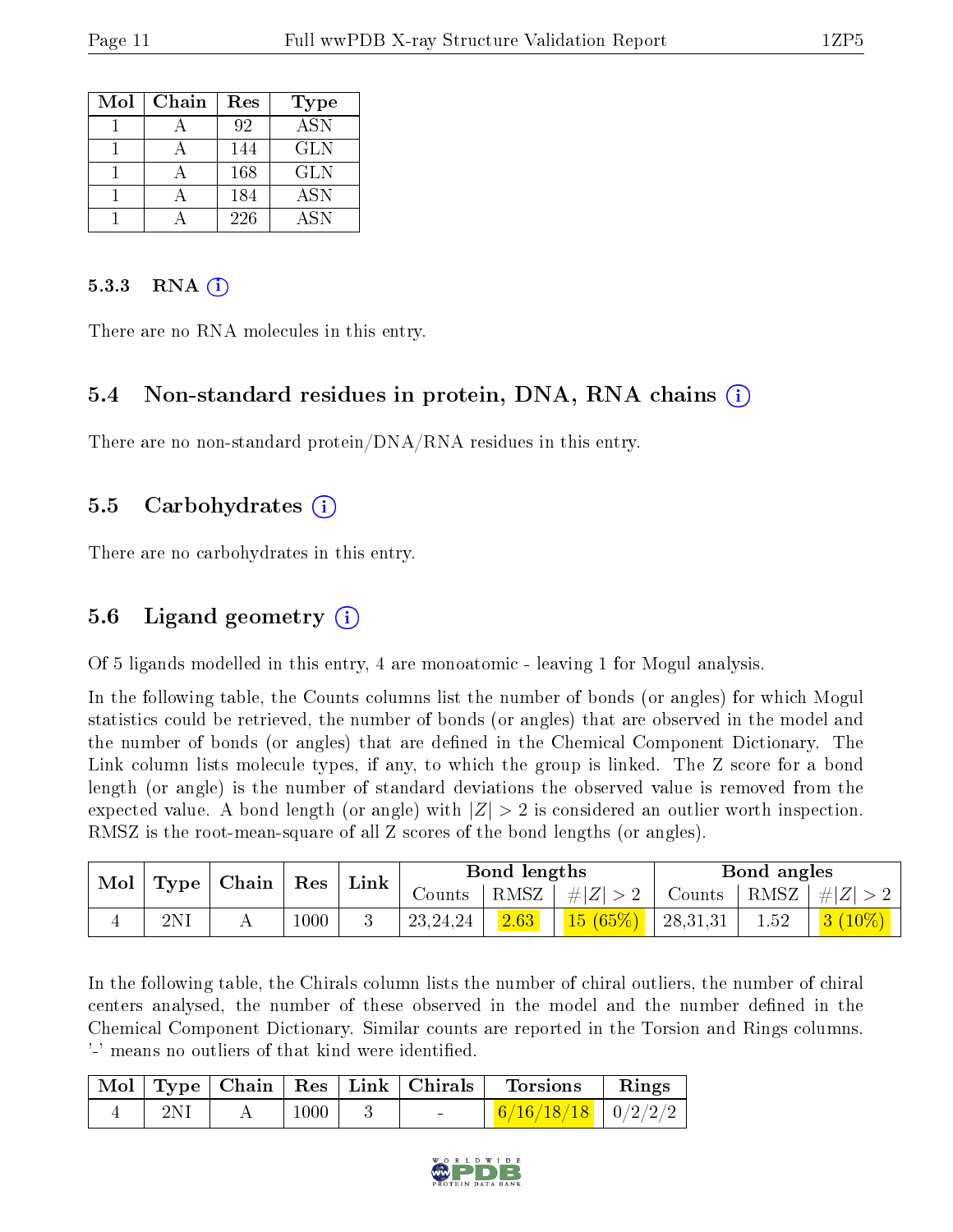| Mol            | Chain | Res  | <b>Type</b> | Atoms     | $Z_{\parallel}$ | Observed $(A)$ | Ideal(A) |
|----------------|-------|------|-------------|-----------|-----------------|----------------|----------|
| 4              | A     | 1000 | 2NI         | $C17-N2$  | 5.49            | 1.48           | 1.37     |
| 4              | А     | 1000 | 2NI         | $C15-N2$  | 4.34            | 1.55           | 1.47     |
| 4              | А     | 1000 | 2NI         | $O1-C3$   | 3.63            | 1.46           | 1.37     |
| 4              | А     | 1000 | 2NI         | $C2-C3$   | 2.99            | 1.44           | 1.38     |
| $\overline{4}$ | A     | 1000 | 2NI         | $O3-N3$   | 2.96            | 1.47           | 1.40     |
| 4              | А     | 1000 | 2NI         | $C12-C7$  | 2.93            | 1.45           | 1.39     |
| $\overline{4}$ | А     | 1000 | 2NI         | $C4-C3$   | 2.89            | 1.44           | 1.38     |
| 4              | A     | 1000 | 2NI         | $C5-C4$   | 2.79            | 1.43           | 1.38     |
| $\overline{4}$ | A     | 1000 | 2NI         | $C8-C7$   | 2.71            | 1.45           | 1.39     |
| 4              | А     | 1000 | 2NI         | $C9-C8$   | 2.70            | 1.43           | 1.38     |
| $\overline{4}$ | А     | 1000 | 2NI         | $C5-C6$   | 2.57            | 1.44           | 1.39     |
| 4              | А     | 1000 | 2NI         | $C2-C1$   | 2.51            | 1.43           | 1.38     |
| 4              | А     | 1000 | 2NI         | $C12-C11$ | 2.48            | 1.43           | 1.38     |
| 4              | А     | 1000 | 2NI         | $C1-C6$   | 2.27            | 1.44           | 1.39     |
| $\overline{4}$ | А     | 1000 | 2NI         | $C9-C10$  | 2.14            | 1.43           | 1.39     |

All (15) bond length outliers are listed below:

All (3) bond angle outliers are listed below:

| Mol | Chain | $\operatorname{Res}$ | Type | Atoms        |         | Observed $(°)$ | Ideal(°) |
|-----|-------|----------------------|------|--------------|---------|----------------|----------|
|     |       | 1000                 | 2NI  | $C16-N2-C15$ | $-5.05$ | 105.63         | 115.89   |
|     |       | 1000                 | 2NI  | C15-N2-C17   | $-4.39$ | 105.47         | 120.50   |
|     |       | 1000                 | 2NI  | O1-C14-C15   | 2.69    | 114.30         | 107.68   |

There are no chirality outliers.

All (6) torsion outliers are listed below:

| Mol | Chain | Res  | Type | Atoms                                                            |
|-----|-------|------|------|------------------------------------------------------------------|
|     |       | 1000 | 2NI  | O <sub>2</sub> -C <sub>17</sub> -N <sub>2</sub> -C <sub>16</sub> |
|     |       | 1000 | 2NI  | N3-C17-N2-C16                                                    |
|     |       | 1000 | 2NI  | C <sub>15</sub> -C <sub>14</sub> -O <sub>1</sub> -C <sub>3</sub> |
|     |       | 1000 | 2NI  | C14-C15-N2-C17                                                   |
|     |       | 1000 | 2NI  | C4-C3-O1-C14                                                     |
|     |       | 1000 | 2NI  | C <sub>2</sub> -C <sub>3</sub> -O <sub>1</sub> -C <sub>14</sub>  |

There are no ring outliers.

1 monomer is involved in 3 short contacts:

|  |           |  | Mol   Chain   Res   Type   Clashes   Symm-Clashes |
|--|-----------|--|---------------------------------------------------|
|  | $-1000 +$ |  |                                                   |

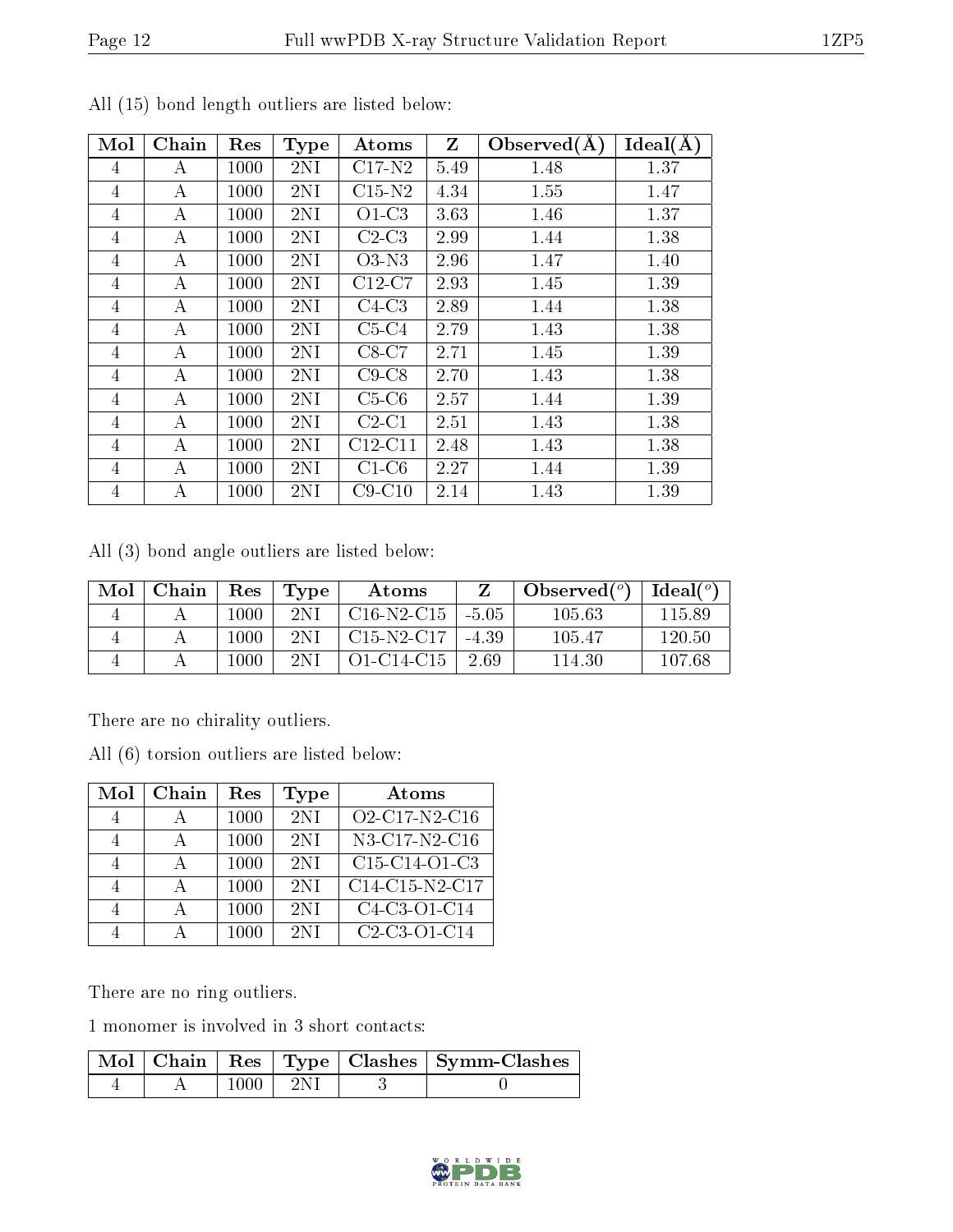The following is a two-dimensional graphical depiction of Mogul quality analysis of bond lengths, bond angles, torsion angles, and ring geometry for all instances of the Ligand of Interest. In addition, ligands with molecular weight > 250 and outliers as shown on the validation Tables will also be included. For torsion angles, if less then 5% of the Mogul distribution of torsion angles is within 10 degrees of the torsion angle in question, then that torsion angle is considered an outlier. Any bond that is central to one or more torsion angles identified as an outlier by Mogul will be highlighted in the graph. For rings, the root-mean-square deviation (RMSD) between the ring in question and similar rings identified by Mogul is calculated over all ring torsion angles. If the average RMSD is greater than 60 degrees and the minimal RMSD between the ring in question and any Mogul-identified rings is also greater than 60 degrees, then that ring is considered an outlier. The outliers are highlighted in purple. The color gray indicates Mogul did not find sufficient equivalents in the CSD to analyse the geometry.



#### 5.7 [O](https://www.wwpdb.org/validation/2017/XrayValidationReportHelp#nonstandard_residues_and_ligands)ther polymers (i)

There are no such residues in this entry.

### 5.8 Polymer linkage issues (i)

There are no chain breaks in this entry.

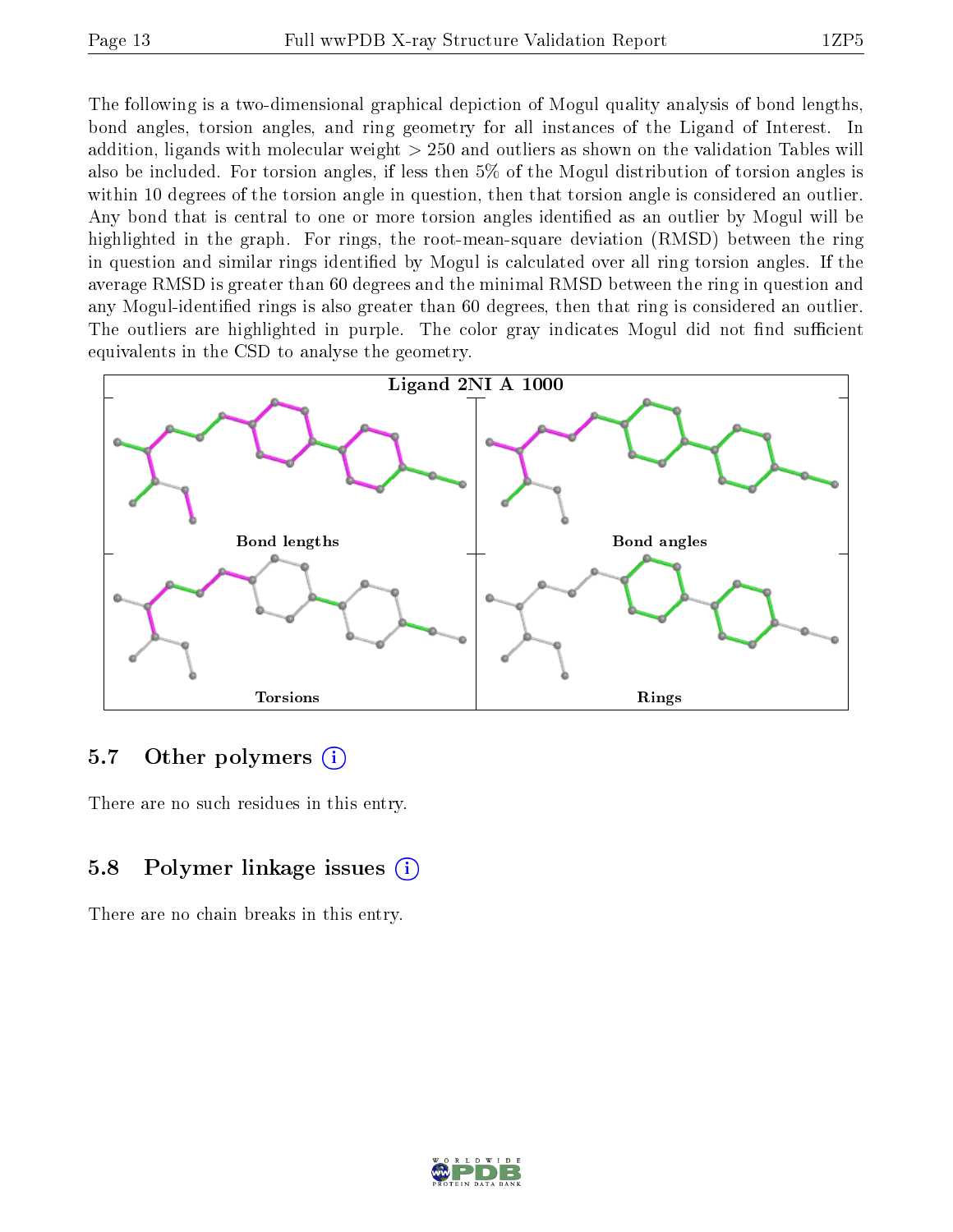# 6 Fit of model and data  $(i)$

### 6.1 Protein, DNA and RNA chains  $(i)$

In the following table, the column labelled  $#RSRZ> 2'$  contains the number (and percentage) of RSRZ outliers, followed by percent RSRZ outliers for the chain as percentile scores relative to all X-ray entries and entries of similar resolution. The OWAB column contains the minimum, median,  $95<sup>th</sup>$  percentile and maximum values of the occupancy-weighted average B-factor per residue. The column labelled ' $Q< 0.9$ ' lists the number of (and percentage) of residues with an average occupancy less than 0.9.

| Mol Chain | Analysed            | ${ <\hspace{-1.5pt}{\mathrm{RSRZ}} \hspace{-1.5pt}>}$ | $\rm \#RSRZ{>}2$                   | $\mid$ OWAB(Å <sup>2</sup> ) $\mid$ Q<0.9 |  |
|-----------|---------------------|-------------------------------------------------------|------------------------------------|-------------------------------------------|--|
|           | $163/163$ $(100\%)$ | $1.09\,$                                              | 23 (14\%)   2   1   11, 20, 44, 48 |                                           |  |

All (23) RSRZ outliers are listed below:

| Mol            | Chain              | Res | Type                      | <b>RSRZ</b>       |
|----------------|--------------------|-----|---------------------------|-------------------|
| $\mathbf{1}$   | $\boldsymbol{A}$   | 81  | LEU                       | 21.3              |
| $\mathbf{1}$   | $\overline{\rm A}$ | 83  | PRO                       | 11.1              |
| $\overline{1}$ | $\overline{A}$     | 221 | <b>PHE</b>                | $\overline{10.9}$ |
| $\overline{1}$ | $\overline{\rm A}$ | 82  | THR                       | 10.1              |
| $\overline{1}$ | $\overline{A}$     | 80  | <b>MET</b>                | $\overline{8.3}$  |
| $\overline{1}$ | $\overline{\rm A}$ | 84  | <b>GLY</b>                | 7.1               |
| $\overline{1}$ | $\overline{A}$     | 242 | <b>GLY</b>                | 7.1               |
| $\overline{1}$ | $\overline{A}$     | 222 | $\rm{ARG}$                | 7.0               |
| $\mathbf{1}$   | $\overline{A}$     | 169 | <b>GLY</b>                | 7.0               |
| $\overline{1}$ | $\overline{\rm A}$ | 227 | <b>TYR</b>                | 6.4               |
| $\mathbf{1}$   | $\overline{A}$     | 150 | <b>ASN</b>                | $\overline{5.9}$  |
| $\overline{1}$ | $\overline{\rm A}$ | 224 | <b>THR</b>                | 5.4               |
| $\overline{1}$ | $\overline{A}$     | 226 | $\overline{\text{ASN}}$   | 4.9               |
| $\mathbf{1}$   | $\overline{\rm A}$ | 223 | $\widetilde{{\rm GLU}}$   | 4.8               |
| $\overline{1}$ | $\overline{A}$     | 85  | <b>ASN</b>                | 4.7               |
| $\overline{1}$ | $\overline{\rm A}$ | 228 | <b>SER</b>                | 3.9               |
| $\overline{1}$ | $\overline{A}$     | 168 | $\overline{\text{GLN}}$   | 3.8               |
| $\overline{1}$ | $\overline{\rm A}$ | 102 | PRO                       | 3.1               |
| $\overline{1}$ | $\overline{\rm A}$ | 111 | $\rm{ARG}$                | 3.1               |
| $\overline{1}$ | $\overline{A}$     | 86  | PRO                       | $2.9\,$           |
| $\overline{1}$ | $\overline{\rm A}$ | 185 | THR                       | 2.8               |
| $\overline{1}$ | $\overline{A}$     | 106 | $\overline{\mathrm{GLU}}$ | 2.8               |
| $\mathbf{1}$   | $\overline{A}$     | 184 | $\overline{A}$ SN         | $2.5\,$           |

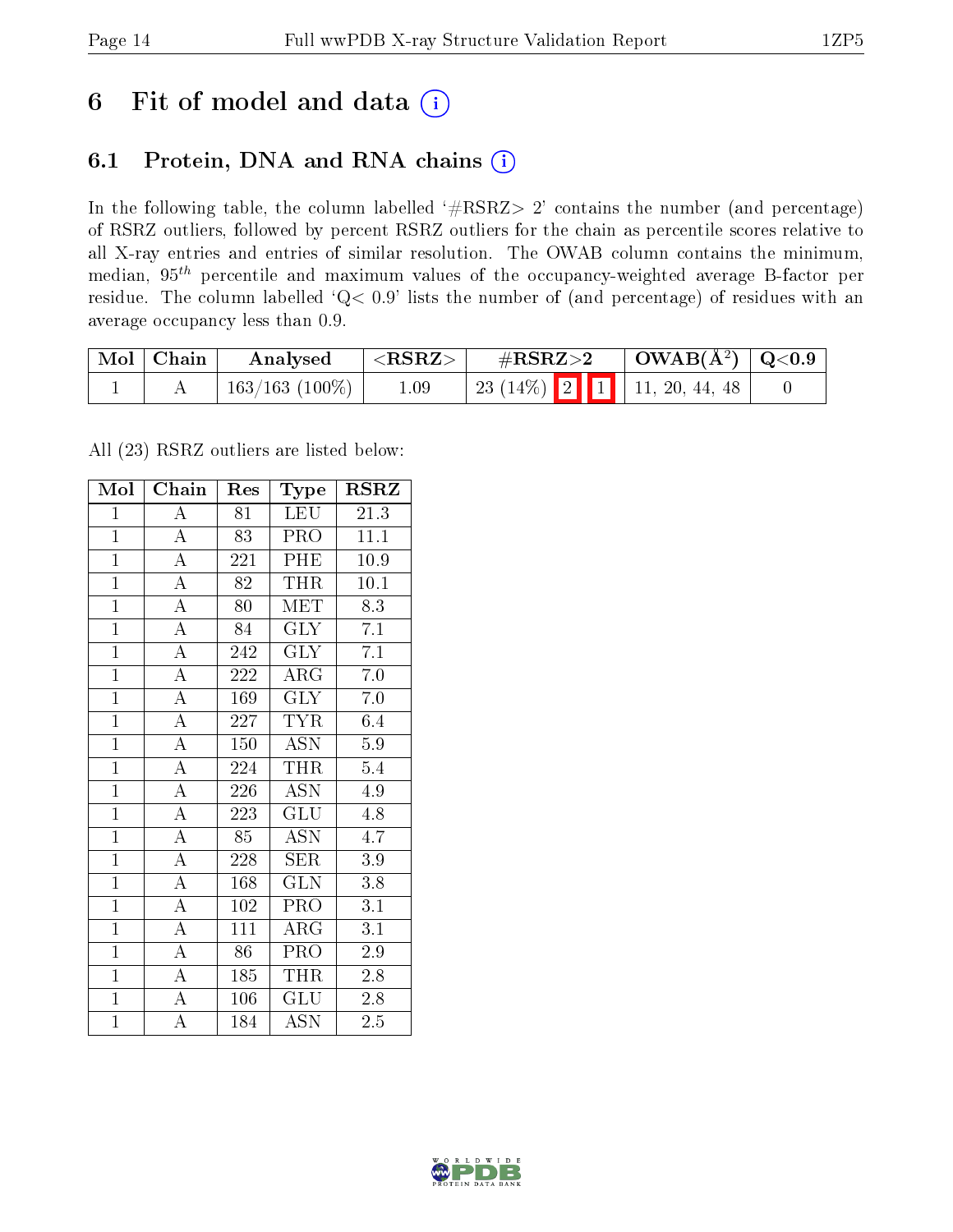#### 6.2 Non-standard residues in protein, DNA, RNA chains  $(i)$

There are no non-standard protein/DNA/RNA residues in this entry.

#### 6.3 Carbohydrates  $(i)$

There are no carbohydrates in this entry.

### 6.4 Ligands  $(i)$

In the following table, the Atoms column lists the number of modelled atoms in the group and the number defined in the chemical component dictionary. The B-factors column lists the minimum, median,  $95<sup>th</sup>$  percentile and maximum values of B factors of atoms in the group. The column labelled  $Q < 0.9$ ' lists the number of atoms with occupancy less than 0.9.

| Mol | Type                   | Chain | $\operatorname{Res}% \left( \mathcal{N}\right) \equiv\operatorname{Res}(\mathcal{N}_{0})\cap\mathcal{N}_{1}$ | Atoms | <b>RSCC</b> | $_{\rm RSR}$ | <b>B</b> -factors $(\overline{A^2})$ | Q <sub>0.9</sub> |
|-----|------------------------|-------|--------------------------------------------------------------------------------------------------------------|-------|-------------|--------------|--------------------------------------|------------------|
|     | 2NI                    |       | $1000\,$                                                                                                     | 23/23 | 0.63        | 0.31         | 34, 38, 40, 42                       |                  |
|     | СA                     |       | 997                                                                                                          |       | 0.99        | 0.06         | 15, 15, 15, 15                       |                  |
|     | $\mathbb{C}\mathrm{A}$ |       | 996                                                                                                          |       | 0.99        | 0.03         | 22, 22, 22, 22                       |                  |
|     | ΖN                     |       | 998                                                                                                          |       | $1.00\,$    | 0.04         | 13, 13, 13, 13                       |                  |
|     | ΖN                     |       | 999                                                                                                          |       | $1.00\,$    | 0.03         | 19, 19, 19, 19                       |                  |

The following is a graphical depiction of the model fit to experimental electron density of all instances of the Ligand of Interest. In addition, ligands with molecular weight  $> 250$  and outliers as shown on the geometry validation Tables will also be included. Each fit is shown from different orientation to approximate a three-dimensional view.